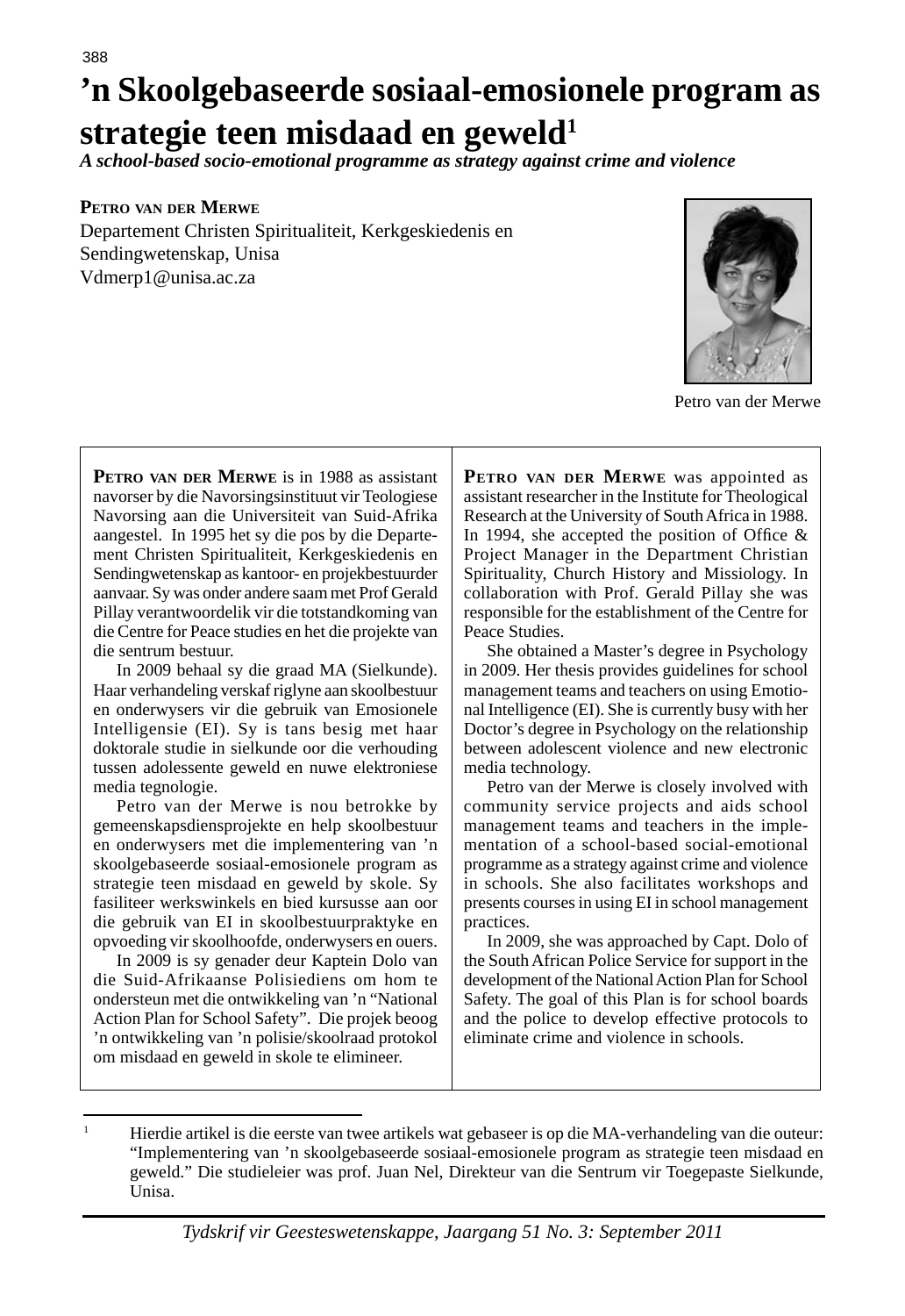#### **ABSTRACT**

#### *A school-based socio-emotional programme as strategy against crime and violence*

*The point of departure of this article is that crime and violence is a serious problem in South African schools. School violence can be understood as any behaviour that violates a school's educational mission or climate of respect, or jeopardises the intent of the school to be free of aggression against persons or property, drugs, weapons, disruptions and disorder.*

 *There is talk of a "violence continuum" that stretches from insults, criticising, hate speech, threats, bullying and shoving around, to more violent behaviour. As one type of behaviour leads to another, it increases the level of violence of fighting, sexual harassment, theft, the use of alcohol and drugs, the use of weapons, vandalism, hate, gang-related involvement, the detention of hostages and rape, to murder and suicide.*

 *Attempts to prevent school violence should address average behavioural problems. To prevent a shooting incident at school the insulting and belittling behaviour of children towards each other on the playground must be addressed at the outset. Conflict amongst learners evokes aggression, opposition and violent behaviour. This type of behaviour is not conducive to the learning environment and is associated with ensuing behavioural problems, substance abuse and poor scholastic achievement. In short, it means that all school violence intervention efforts must concentrate on a broader defi nition and fundamental understanding of what school violence entails.*

 *It follows that a different approach is required – for this reason, the change from a controland-punishment approach to an approach of positive behavioural support which will promote an emotional supportive environment in the classroom is propagated.*

 *The role of the teacher is not limited to the provision of intellectual support to the learners. Tuition offers the opportunity to develop more verbal skills, which will enable the learners to express their emotions and resolve conflict by means of negotiation, for example verbally instead of violently. While aggressive and violent (antisocial) behaviour can be associated with problems at school, pro-social behaviour (for example empathy and socially responsible behaviour) can be linked to achievement at school, peer acceptance and a peaceful school environment.*

 *A school-based socio-emotional intervention programme used as a strategy against violence is rooted in the fact that education can change awareness, that knowledge and teaching methods can promote pro-social behaviour, and that it can empower learners. The primary qualitative study on which this article is based therefore endeavoured to determine which elements a socioemotional intervention programme ought to include to prevent violence and crime in schools.*

 *The point of departure is that teaching emotional intelligence (EI) in the classroom can be of great value as an intervention against violence in schools. This study further aimed to determine whether emotional skills can be mastered in the complex atmosphere of a school. Management of the classroom climate is diffi cult as teachers should be sensitive to the behaviour of learners and understand them as individuals, and therefore adapt their own behaviour accordingly. A teacher's behavioural sensitivity can make a marked difference in the lives of learners.*

 *A secondary research question was to ascertain what role teachers can play in the development of EI in learners. As teachers are important role models to learners it is important for them to display EI to the learners by way of their example. The behaviour of teachers that reflects EI promotes emotional skills, generates a positive attitude and motivates the learners.*

 *Democratic school management practices and EI in the classroom can have the impact that especially an external locus of control in learners (as a result of certain events in their lives) change to an inner locus of control. Apart from cognitive and emotional maturity adolescents must also reach social maturity. An adolescent-centred teaching approach will develop adolescents'*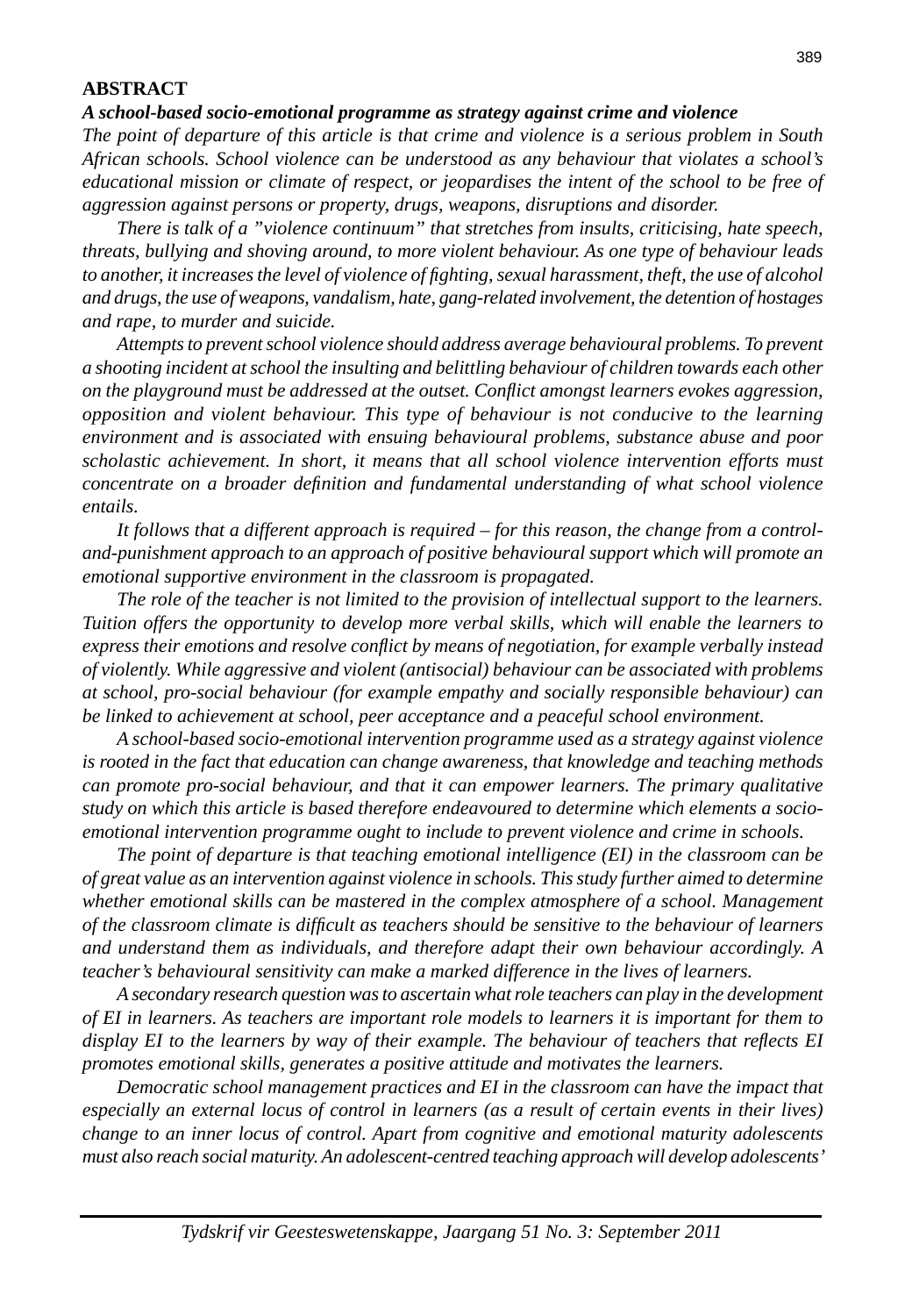*ability to acquire a socially acceptable philosophy of life. Adolescent-centred practices confirm that various personal (emotional), intellectual (cognitive) and social variables interact in the classroom situation and infl uence adolescents' learning processes. Adolescents' learning is promoted when individuals admit differences, are respected and accommodated; when the learners are motivated by challenge, relevance, choice and a feeling of achieving success, and when they feel comfortable to express themselves, to be creative, explorative and experimental, to take risks, and to make mistakes, which are all components of EI.*

- **KEY TERMS:** Misbehaviour; learners; teachers; classroom; classroom practices; school violence; emotional intelligence; emotional skills; socio-emotional interventions; social behaviour; interpersonal skills
- **TREFWOORDE:** Wangedrag; leerders; onderwysers; klaskamer; klaskamerpraktyke; skoolgeweld; emosionele intelligensie; emosionele vaardigheid; sosiaalemosionele intervensies; sosiale gedrag; interpersoonlike vaardighede

# **OPSOMMING**

Misdaad en geweld is 'n ernstige probleem in Suid-Afrikaanse skole. Die studie waarop hierdie artikel gebaseer is, het gepoog om te bepaal watter elemente 'n sosiaal-emosionele intervensieprogram by 'n skool behoort te bevat om die voorkoming van geweld en misdaad in die skool te verseker.

 Met die vertrekpunt dat emosionele-intelligensie-onderrigmetodes in die klaskamer van groot waarde kan wees wat geweld-intervensies by skole betref, het die studie dit ten doel gehad om vas te stel of emosionele vaardighede in die komplekse atmosfeer van 'n skool aangeleer kan word. Die rol van onderwysers in die ontwikkeling van emosionele intelligensie by leerders is ook ondersoek.

 'n Skoolgebaseerde sosiaal-emosionele intervensieprogram as strategie teen geweld is op die beginsel gebaseer dat onderrig bewustheid kan verander, dat kennis en onderrigmetodes prososiale gedrag kan bevorder, en dat dit leerders kan bemagtig. Die basiese aanname van 'n skoolgebaseerde geweld-intervensieprogram is dat, indien geweld aangeleer is, dit weer afgeleer kan word en leerders alternatiewe kan kies wat nie geweld insluit nie.

 Benewens kognitiewe en emosionele rypheid moet adolessente ook sosiale rypheid bereik. 'n Adolessent-gesentreerde onderrigbenadering sal adolessente se vermoë om 'n sosiaalaanvaarbare lewensfilosofie te ontwikkel, bevorder. Adolessentleer word bevorder wanneer individuele verskille erken, gerespekteer en geakkommodeer word; wanneer die leerders gemotiveer word deur uitdaging, relevansie, keuse, en 'n gevoel van suksesbereiking, en wanneer hulle gemaklik voel om hulleself uit te druk, skeppend, ondersoekend en eksperimenterend te wees, risiko's te neem en foute te maak.

# **INLEIDING EN PROBLEEMSTELLING**

Volgens Johnson en Johnson (2001) spandeer onderwysers dikwels baie tyd daaraan om as bemiddelaar op te tree en konflik tussen leerders op te los. Konflik tussen leerders ontlok aggressie, teenstand en gewelddadige gedrag. Hierdie gedrag is nie bevorderlik vir die leeromgewing nie en word met latere gedragsprobleme, substansmisbruik en swak skoolprestasie geassosieer (Bagwell, Coie, Terry & Lochman 2000). Villarruel, Perkins, Borden en Keith (2003) is van mening dat programme wat daarop gemik is om beskermende faktore te bevorder en risiko's te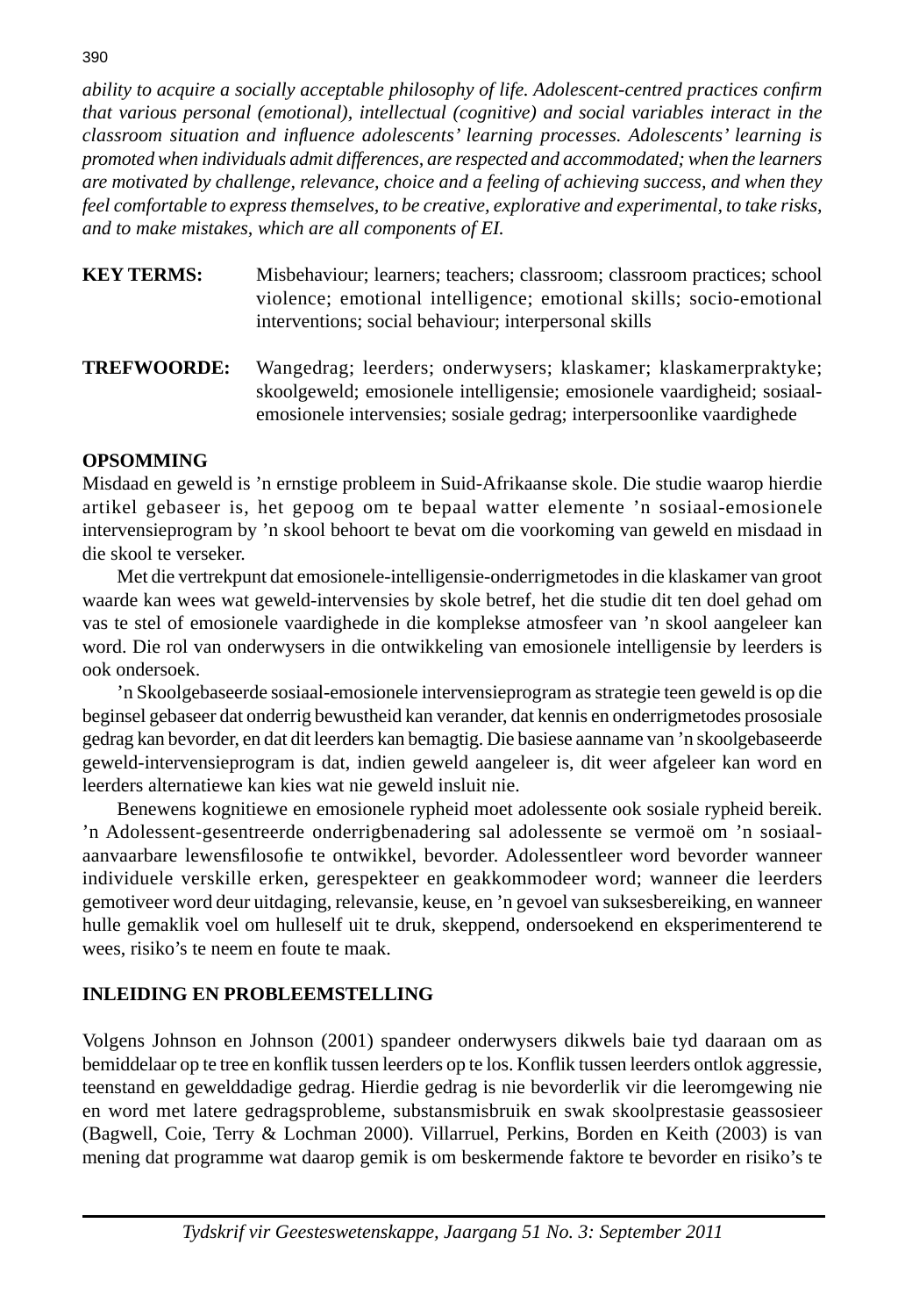verklein, bevorderlik is vir die bekamping van gedragsprobleme. Terwyl aggressiewe en gewelddadige (antisosiale) gedrag met skoolprobleme geassosieer word, word prososiale gedrag (byvoorbeeld empatie en sosiaal-verantwoordelike gedrag) met beter skoolprestasie, portuuraanvaarding en 'n vreedsame skoolomgewing verbind (Van der Merwe & Dawes 2000). Frey, Nolen, Van Schoiack-Edstrom en Hirschstein (2005) postuleer dat positiewe en negatiewe sosiale gedrag deur soortgelyke kognitiewe en affektiewe prosesse onderlê word. Coie en Dodge (1998) en Sukhodolsky en Ruchkin (2004) het bevind dat die aggressie en prososiale gedrag wat voorskoolse kinders toon, oorwegend konstant bly tot in hulle jong volwasse lewe. Dié bevinding steun Eisenberg, Guthrie, Murphy, Shepard, Cumberland en Gustavo (1999) se mening dat vroeë intervensie langtermynvoordele ten opsigte van aggressie en antisosiale gedrag by leerders in skole kan inhou.

 Skoolgeweld, wat 'n ernstige probleem in Suid-Afrikaanse skole is, sluit geslagsgebaseerde geweld en seksuele misbruik, boelie, haatspraak en bendeverwante gedrag in (Independent Project Trust (IPT) 2001).

 Die Verenigde Nasies se Konvensie oor die Regte van die Kind verseker kinders van die reg om in 'n veilige omgewing te leer, maar dít kan slegs gebeur as skole 'n beskermende omgewing aan hulle leerders verskaf (Community Alliance for Safe Schools 1999).

 Die primêre navorsingsvraag in hierdie studie is: Watter elemente behoort 'n sosiaalemosionele intervensieprogram by 'n skool te bevat om die voorkoming van geweld en misdaad in die skool te verseker? Hierdie navorsing het dit ten doel gehad om vas te stel of emosionele vaardighede in die komplekse atmosfeer van 'n skool aangeleer kan word. Die navorser is van mening dat emosionele-intelligensie-onderrigmetodes in die klaskamer van groot waarde kan wees wat geweld-intervensies by skole betref.

#### **GEWELD IN DIE SUID-AFRIKAANSE KONTEKS**

Alhoewel post-1994-onderrigwetgewing die beleidsraamwerk oopgestel het vir volle integrasie in openbareskoolonderrig, beperk sosiale, ekonomiese en demografiese struikelblokke die moontlikheid van volle integrasie. Die feit dat groepsgebiede en residensiële onderskeid bestaan, werk steeds stremmend op integrasie in (Vally, Dolimbisa & Porteus 1999).

 Die nuwe wetgewing het egter begin om die langtermyngevolge van onderrigstratifi kasie in Suid-Afrika aan te spreek, alhoewel 'n beperkte gedeelte van stedelike swart leerders toegang tot beter skoolfasiliteite het. Vally (1998) is van mening dat alhoewel integrasie in skole plaasvind, 'n element van rassediskriminasie behoue gebly het. Die Suid-Afrikaanse Menseregtekommissie (South African Human Rights Commission (SAHRC), 1999) het 'n studie oor menseregte, vooroordeel, rassekonflik en rasse-integrasie in openbare skole onderneem. "Racism, 'Racial Integration' and Desegregation in South African Public Secondary Schools" is die eerste nasionale studie oor rassisme en integrasie in skole. Dié studie het bevestig dat alhoewel desegregasie leerders van diverse sosiokulturele agtergronde toegang tot onderrig verleen, hierdie skole hoofsaaklik die waardes, behoeftes en aspirasies akkommodeer van die leerders uit die rassegroep vir wie die skole oorspronklik opgerig is.

Die etnies-gedrewe kultuurwaardes en -praktyke van spesifieke gemeenskappe word nog steeds in verskeie skole gereflekteer. Hierdie waardes en praktyke is dikwels onmiskenbaar chauvinisties en outoritêr.

 Onderwyservoorbereiding, -agtergrond en -ondervinding speel 'n bepalende rol in integrerende onderrig. Daar het wel integrasie in skole plaasgevind, maar is die onderwysers voorberei om die karakter, waardes, kultuur en die tale van die leerders wat nou in hulle klaskamers is, te hanteer?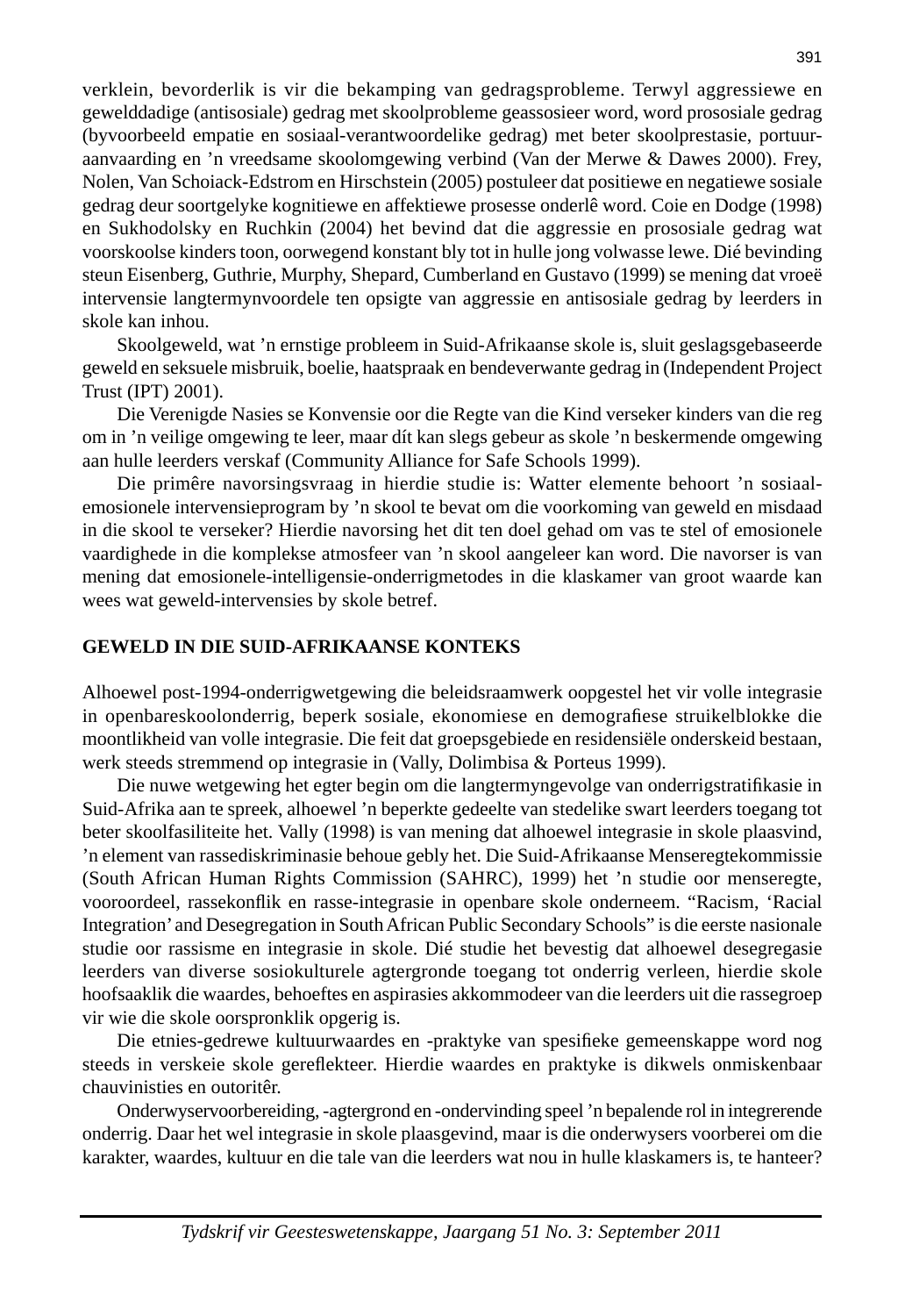Hierdie navorsing het plaasgevind 15 jaar ná die eerste demokratiese verkiesing in Suid-Afrika in 1994, wat die apartheidsera tot 'n einde gebring het. 'n Uitgebreide program hervormings het begin met die doel om menseregte, gelykheid en sosiale geregtigheid te bevorder (Constitution of the Republic of South Africa, Act 108 of 1996). Apartheid en kolonialisme het ons egter met 'n nalatenskap van voortdurende ongelykheid wat ekonomiese en sosiale omstandighede betref, gelaat.

 Glaser (2000) assosieer bendevorming in Suid-Afrika se stedelike gemeenskappe met armoede en werkloosheid, asook die veranderende patrone in die gesinslewe en sosialisering wat deur verstedeliking veroorsaak word. Volgens Dixon en Johns (2001) is veral jong seuns met swak ekonomiese vooruitsigte weens die impak van postapartheid, globalisering en neoliberalisme op die ekonomie, meer geneig tot bendelewenstyle. Volgens die Departement van Gesondheid (Department of Health (DoH), 2003) behoort 4,2% Suid-Afrikaanse adolessente (graad 8-11) aan een of ander bende. Africa (2006) meen dat meer jonger as ouer adolessente aan bendes behoort, moontlik omdat bendes veiligheid en beskerming aan blootgestelde kinders bied. Die voormalige minister van veiligheid en sekuriteit, Charles Nqakula, het in 'n persverklaring bekend gemaak dat kinders se bydrae tot misdaad baie groot is (Steenkamp 2008). Volgens die berig is die top-ses misdade wat deur kinders gepleeg word, moord, verkragting, ernstige aanranding, gewapende roof, huisbraak en diefstal.

 Hierdie navorser is van mening dat onderwysers as rolmodelle 'n waardevolle rol kan speel in die vorming van leerders se lokus van kontrole. Die term "lokus van kontrole" het sy oorsprong by Rotter (1966). Dié teorie handel hoofsaaklik oor die interaksie tussen individue en hulle omgewing, asook hulle behoefte aan positiewe versterking. Demokratiese skoolbestuurspraktyke en emosionele intelligensie (EI) in die klaskamer kan meebring dat veral leerders wie se lokus van kontrole ekstern is as gevolg van sekere gebeure in hulle lewens, dit na 'n interne lokus van kontrole kan verander. 'n Leerder met 'n eksterne lokus van kontrole sal voel dat hy/sy min beheer het oor wat in sy/haar lewe gebeur. So 'n leerder sal byvoorbeeld voel: "Onderwysers gee onregverdig punte, al leer ek hoe hard". 'n Verskuiwing na 'n interne lokus van kontrole sal die leerder laat voel: "Wanneer ek hard leer, kry ek goeie punte".

# **Begrippe en teoretiese begronding**

Volgens Scheper-Hughes en Bourgois (2004:48) is geweld 'n "slippery concept" wat moeilik is om te definieer, en word klem geplaas op die fisieke, maar die sosiale konteks daarvan geïgnoreer. Die Wêreldgesondheidsorganisasie (World Health Organisation (WHO), 2002:854) se definisie beklemtoon die fisieke sowel as die sielkundige dimensies:

 … the intentional use of physical force or power, threatened or actual, against oneself, another person, or against a group or community, that either results in, or has a high likelihood of resulting in, injury, death, psychological harm, maldevelopment or deprivation.

As 'n mens na geweld as 'n kontinuum kyk, wat "uiterste" geweld soos moord, verkragting en skietery, asook "alledaagse geweld" soos speelgrond-onderonsies en fisieke straf insluit, omvat dit 'n groot reeks interaksies en vorms (Parkes 2007).

# **Wat is skoolgeweld?**

Daar word die afgelope 15 jaar baie aandag aan die probleem van skoolgeweld gegee, en daar is 'n groter aantal pogings wat op die voorkoming daarvan gerig is. Een van die grootste uitdagings rondom skoolgeweld is moontlik om die term te definieer. 'n Probleem wat goed gedefinieer is,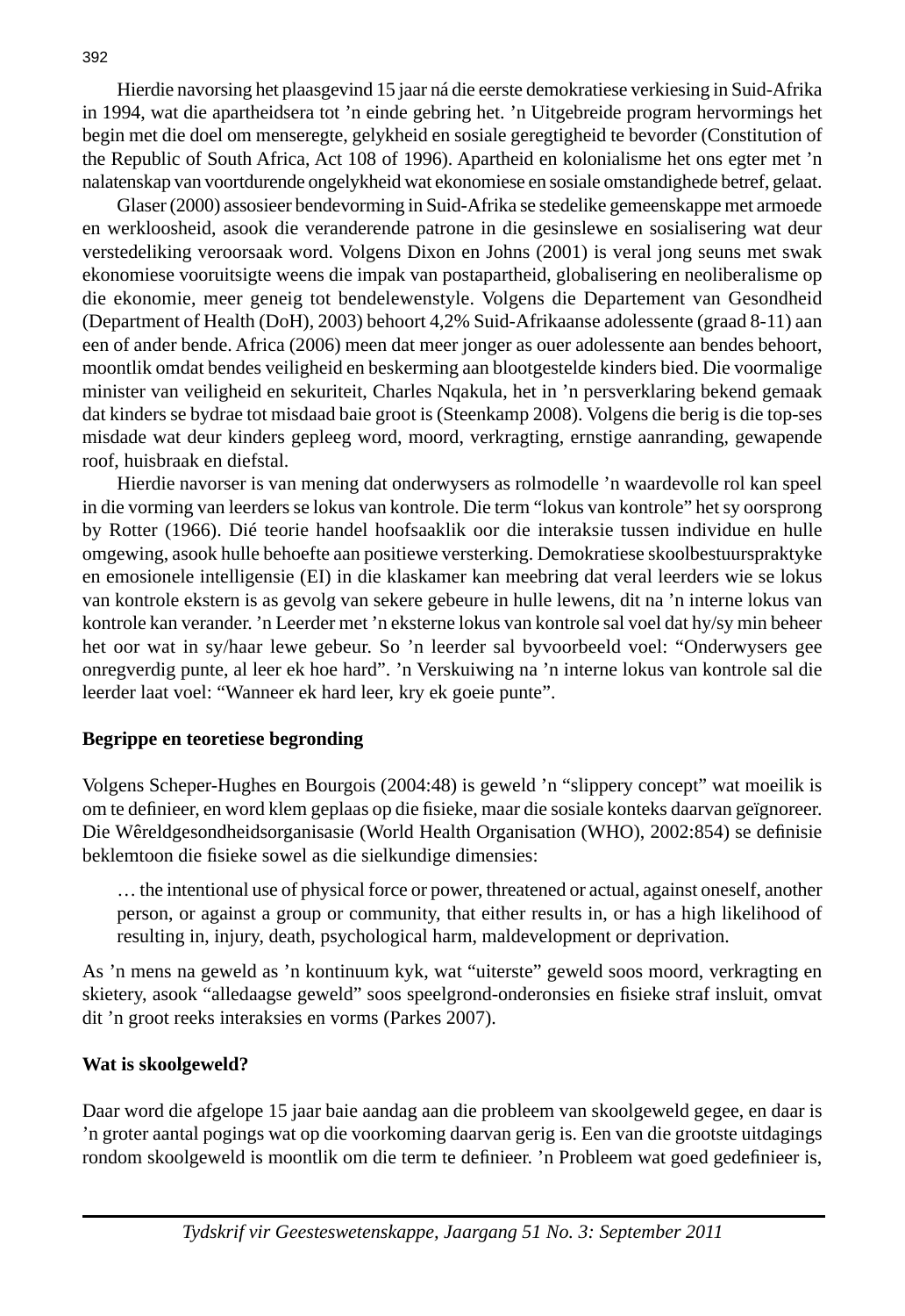is halfpad opgelos, maar 'n probleem wat swak gedefinieer is, is bestem om voort te duur. Die beeld wat die media van skoolgeweld voorhou, skep dikwels die indruk dat dit slegs verbind word aan vuurwapens en skiet-insidente by 'n skool. Onlangse data toon dat die besit van wapens onder swart Amerikaanse adolessente hoogs waarskynlik is (Lane, Cuningham & Ellen 2004). Ongeveer 17,1% Amerikaanse adolessente en 17,8% Suid-Afrikaanse leerders besit 'n wapen. In die geval van aggressiewe gedrag by 'n skool het 6,1% Amerikaanse teenoor 9,2% Suid-Afrikaanse adolessente 'n wapen gehad.2 Daane (2003) meen dat adolessente dit nie moeilik vind om 'n vuurwapen in die hande te kry nie. Volgens hierdie outeur is die algemeenste metodes om wapens in die hande te kry, van familie, vriende en straatbronne. Dogters besit meer dikwels 'n mes as 'n vuurwapen (Lane et al. 2004). Volgens die Center for the Prevention of School Violence (CPSV) (2002) is dit belangrik om te verstaan dat skoolgeweld meer as net skietvoorvalle behels. Baie insidente wat vuurwapengeweld insluit, is in werklikheid 'n refleksie van die kulminasie van ander insidente wat opgebou het tot dié wat vuurwapens insluit. Skoolgeweld kan soos volg gedefinieer word:

 Any behaviour that violates a school's educational mission or climate of respect or jeopardizes the intent of the school to be free of aggression against persons or property, drugs, weapons, disruptions, and disorder. (CPSV, 2002:2)

Bogenoemde definisie word deur die Nasionale Kriminelereg-verwysingsdiens erken en is gebaseer op inligting wat deurlopend oor skoolgeweld gegenereer word. Hierdie definisie is op die voorkoming van skoolgeweld in die Verenigde State gerig. Dit poog om die bewustheid te skep dat daar verskeie vorms van skoolgeweld bestaan, en dat indien dit slegs in terme van vuurwapenen skiet-insidente gedefinieer sou word, die probleem van skoolgeweld daarom bestem is om voort te duur.

Die CPSV (2002) se definisie maak grootliks aanspraak op die "geweldkontinuum" en neem voorafgaande gedrag wat as aanleidend tot meer gewelddadige gedrag geïdentifiseer is, in ag. Hierdie gedrag sluit beledigings, afkraking, haatspraak, dreigemente, boelie en rondstamp in. Soos een tipe gedrag tot 'n ander lei, verhoog die vlak van geweld van bakleiery, seksuele teistering, diefstal, die gebruik van drank en dwelms, die gebruik van wapens, vandalisme, haat, bendebetrokkenheid, die aanhou van gyselaars en verkragting, tot moord en selfmoord, wat die einde van die kontinuum is. Alhoewel die volgorde van die gedrag op die kontinuum volgens mense se sienings kan verskil, wil dit tog voorkom of die geweld oor tyd meer gewelddadig word – nadat alles met matige gedragsprobleme begin het.

Pepler en Craig (2000) stel die kontinuum van aggressiewe gedrag soos volg voor:

 $\overline{2}$ 

Vergelyk DoH (2003); Grunbaum, Kann, Kinchen, Ross, Hawkins, Lowry, Harris, Mc Manus, Chyen & Collins (2004).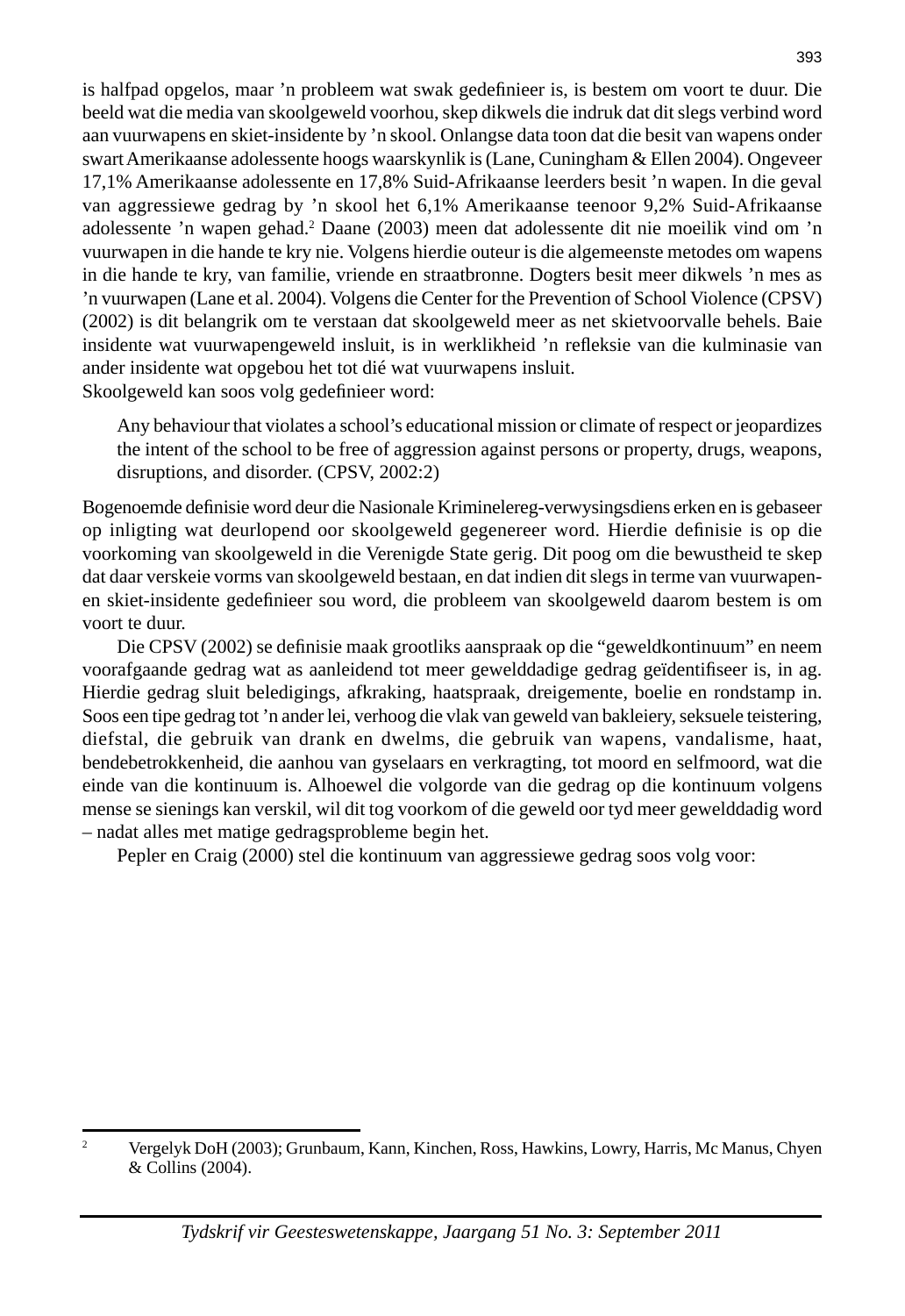| <b>TABEL 1:</b> | Die kontinuum van aggressiewe gedrag  |
|-----------------|---------------------------------------|
|                 | Aangepas uit Pepler en Craig (2000:5) |

| Kinderjare $\rightarrow \rightarrow \rightarrow \rightarrow \rightarrow$ Adolessensie $\rightarrow \rightarrow \rightarrow \rightarrow \rightarrow \rightarrow$ Volwassenheid |           |            |           |               |                   |               |              |              |              |
|-------------------------------------------------------------------------------------------------------------------------------------------------------------------------------|-----------|------------|-----------|---------------|-------------------|---------------|--------------|--------------|--------------|
| Normatiewe                                                                                                                                                                    | Afknouery | teistering | gedrag    | betrokkenheid | ("Date violence") | Teistering by | mishandeling | mishandeling | mishandeling |
| Aggressie                                                                                                                                                                     |           | Seksuele   | Kriminele | Bende-        | Afspraakgeweld    | werksplek     | Eggenoot-    | Kinder-      | Bejaarde     |

Die kontinuum van aggressiewe gedrag is dan ook die rede waarom die definisie van skoolgeweld klem lê op enige gedrag wat inbreuk maak op 'n skool se onderrigdoelwitte of klimaat van respek.

 Pogings om skoolgeweld te voorkom, moet dus ook matige gedragsprobleme aanspreek en nie net daarop gerig wees om die skoolomgewing te beveilig deur dit wapenvry te maak nie. Om 'n skoolskietery te voorkom, moet daar begin word deur die gedrag van kinders wat mekaar op die speelgrond afkraak en beledig, aan te spreek. Dit beteken ook dat enige vorm van boelie nie toegelaat moet word nie. Enige intervensiepoging moet besondere aandag aan albei hierdie tipes gedrag ook gee. Kortom beteken dit dus dat alle skoolgeweld-intervensiepogings op 'n breër defi nisie en grondige begrip van wat skoolgeweld alles omvat, moet konsentreer.

 Seedat, Nyamai, Njenga, Vythilingum en Stein (2004) is van mening dat alhoewel geweldinsidente gereeld in kinders se lewens voorkom, dit nie 'n ongevoeligmaking of 'n uitwerking van gevoelloosheid op kinders het nie. Volgens hierdie outeurs word daar soms aanvaar dat geweld 'n normale deel van kinders se lewens vorm en word geweld daarom 'n aanvaarbare manier van lewe. Kinders maak inderwaarheid op 'n komplekse manier sin van geweld, en die oorheersende emosies is bangheid, weersin en magteloosheid.

 Bisseker (2003) is van mening dat dit onmoontlik is om die situasie in skole te verbeter sonder funksionele onderwysdepartemente op nasionale sowel as provinsiale vlak. Die Departement van Onderwys het 'n aantal stappe onderneem om die hoë vlakke van geweld in ons skole aan te spreek, maar tot dusver nie daarin geslaag om met 'n strategie wat resultate lewer, vorendag te kom nie.

 Die voormalige minister van onderwys, Nadeli Pandor, het op 12 Februarie 2008 'n skool-eed voorgestel wat soos volg lui:

 We the youth of South Africa, recognising the injustices of our past, honour those who suffered and sacrificed for justice and freedom.

We will respect and protect the dignity of each person, and stand up for justice.

 We sincerely declare that we shall uphold the rights and values of our Constitution and promise to act in accordance with the duties and responsibilities that flow from these rights. (News24 2008)

Die instelling van so 'n eed het 'n debat vanuit alle oorde ontlok. Van politieke partye en burgerregtebewegings tot individue het hulle teenkanting teen die plan te kenne gegee. Daar is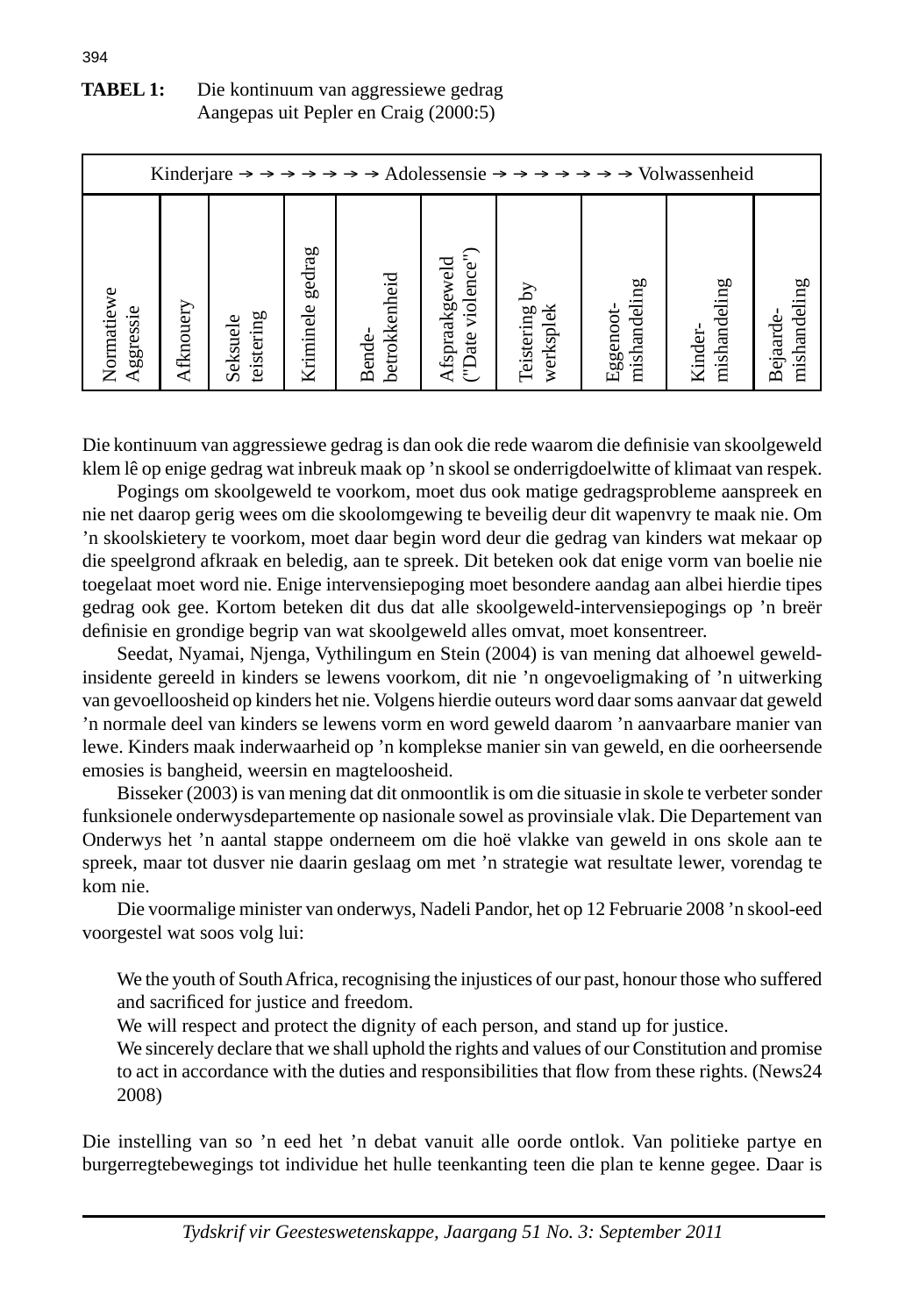beweer dat dié eed die nasie verder sou verdeel en nie sosiale samehorigheid sou bewerk, soos wat die bedoeling was nie (Makhwanazi 2008).

 Alhoewel daar dus heelwat pogings aangewend is om geweld in skole aan te spreek, het dit min resultate opgelewer. Ondanks die groot bedrae geld en baie tyd en personeel wat vir hierdie pogings gebruik word, is daar 'n hoër skaal en vlak van geweld in ons skole. Dit is duidelik dat 'n ander benadering nodig is.

 Hierdie navorser wil skoolbesture aanmoedig om te konsentreer op die verandering van 'n beheer-en-straf-benadering na 'n benadering van positiewe gedragsondersteuning, wat 'n emosioneel-ondersteunende omgewing in die klaskamer sal bevorder. Die rol van die onderwyser is nie net tot die verskaffing van intellektuele ondersteuning aan leerders beperk nie.

## *Die persoonlike dimensie van leer*

Onderrig bied die geleentheid om meer verbale vaardighede te ontwikkel wat mense in staat sal stel om hulle emosies uit te druk en konflik by wyse van onderhandeling op te los, byvoorbeeld met woorde eerder as geweld. Kaplan (2000) meen dat adolessente se kognitiewe vermoëns hulle toelaat om hulle persoonlike beginsels en idees oor wat reg en verkeerd is, te formuleer. Gouws, Kruger en Burger (2000) sê adolessente moet persoonlike waardes in 'n wêreld van teenstrydige waardes ontwikkel.

 Volgens Prinsloo, Vorster en Sibaya (2001) pleeg adolessente moord en raak hulle by misdaad betrokke as gevolg van bendebedrywighede. Dwelmmisbruik en alkoholisme het 'n hoogtepunt bereik, en MIV/vigs het pandemies geword. Voorvalle van geweld wat spruit uit vreemdelingehaat in Suid-Afrikaanse gemeenskappe is in die nuus. Jong kinders kan erg getraumatiseer word as hulle gewelddadige tonele, soos die xenofobiese aanvalle die afgelope ruk in Suid-Afrika, sien. Sommige kinders is vreesbevange en wonder wanneer iets soortgelyks met hulle gaan gebeur. Africa (2006) sê dit is teen hierdie agtergrond wat adolessente moet besluit wat reg en verkeerd is, en hiervoor is deeglike emosionele ontwikkeling 'n voorvereiste. Volgens Gouws, Kruger en Burger (2000) verwys emosionele ontwikkeling na die ontwikkeling van gehegtheid, vertroue, sekuriteit, liefde, asook 'n variasie van emosies, gevoelens en gemoedstoestande. Dit sluit die ontwikkeling van die self en selfstandigheid in.

Garnefski (2005) sê emosies wat vir adolessente uitdagend is, is die volgende:

- vrees en angs: die vrees gaan gewoonlik daaroor om onaantreklik of dwaas voor te kom;
- skuldgevoelens: dit kom voor wanneer 'n adolessent se optrede teenstrydig met sy of haar waardes is;
- droefheid: 'n gevoel van teleurstelling of verlies;
- skaamte: gewoonlik as gevolg van huislike omstandighede waarin die adolessent nie aangemoedig word om hom- of haarself uit te druk nie, en
- woede: dit is die intensste emosie wat die meeste mense beleef.

Benewens kognitiewe en emosionele rypheid moet adolessente ook sosiale rypheid bereik. WHO (2008) identifiseer die volgende sosiale faktore:

- die kompleksiteit of vlak van modernisering van die samelewing waarin die adolessent grootword;
- die kenmerke van die adolessent se subkultuur en die samelewing se houdings teenoor hierdie subkultuur, en
- die gesinstruktuur en die ouers se invloed.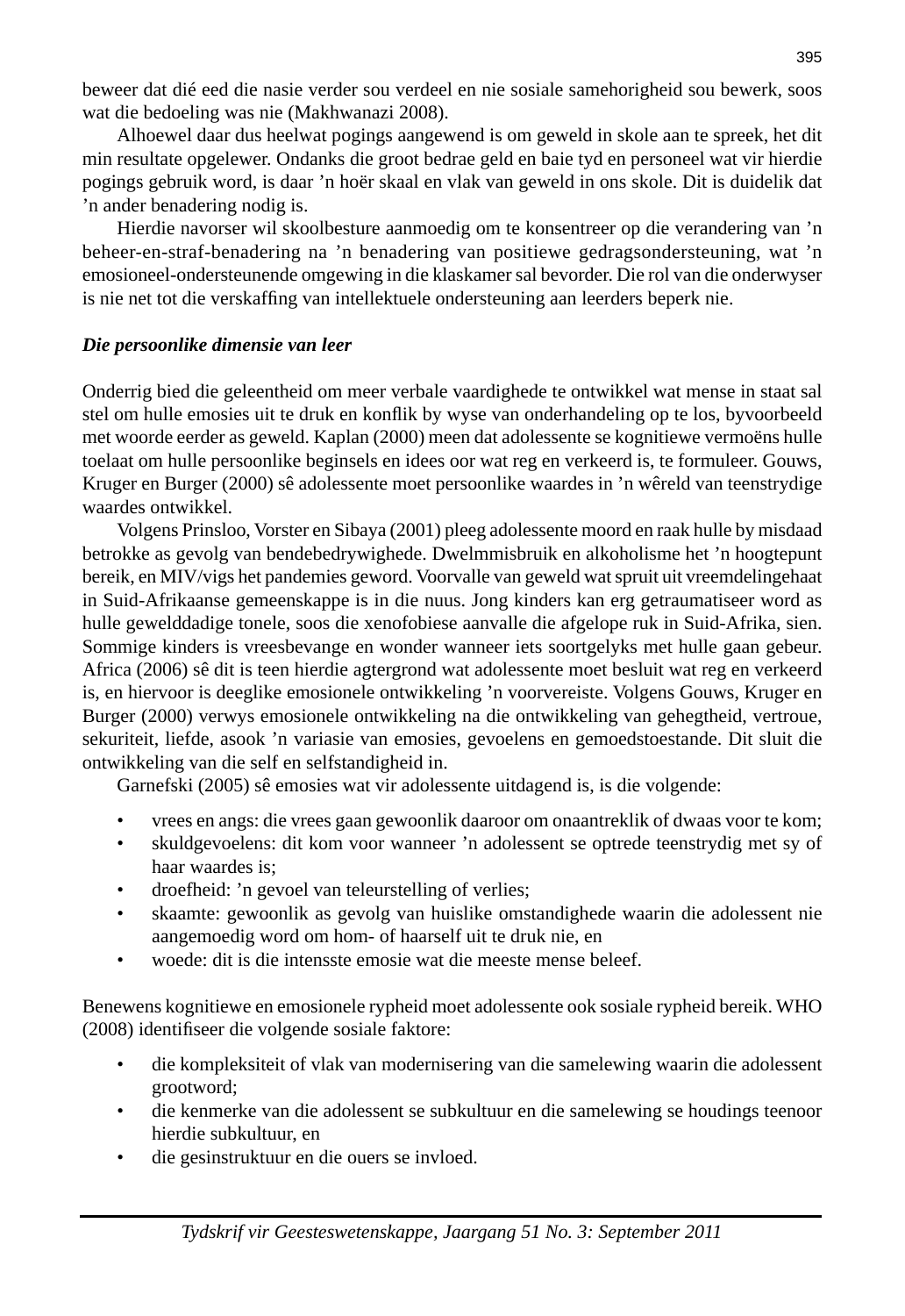Bearnon (2001) is van mening dat adolessent-gesentreerde praktyke bevestig dat verskeie persoonlike (emosionele), intellektuele (kognitiewe) en sosiale veranderlikes in interaksie in die klaskameropset is en die adolessent se leerproses beïnvloed.

Kessler (2000) beskryf in haar boek, *The Soul of Education: Helping Students find Connection*, *Compassion and Character at School*, die behoefte wat leerders ondervind om te voel dat daar vir hulle omgegee word en dat hulle daar behoort. Hulle het ook die behoefte om kreatief en vreugdevol te wees, om te voel daar is 'n betekenisvolle doel, en dat hulle aan ander se verwagtinge kan voldoen. Die persoonlike dimensie van adolessentleer omvat hierdie komplekse en individuele behoeftes, gelowe en emosies. Die adolessent se persepsie van sy/haar persoonlike vermoëns en effektiwiteit het 'n impak op die vlak van motivering en deursettingsvermoë met nuwe leer. Sekere gunstige houdings, soos openheid, verdraagsaamheid, empatie en intellektuele nuuskierigheid, help die adolessent in sy of haar denke om op 'n hoër kognitiewe vlak te ontwikkel.

 Adolessentleer word bevorder wanneer individuele verskille erken, gerespekteer en geakkommodeer word; wanneer die leerders gemotiveer word deur uitdaging, relevansie, keuse, en 'n gevoel van suksesbereiking, en wanneer hulle gemaklik voel om hulleself uit te druk, skeppend, ondersoekend en eksperimenterend te wees, risiko's te neem en foute te maak.

 Adolessente se sosiale en emosionele welstand is nou verbind met wat hulle glo ander mense se persepsie van hulle is. Hulle is geneig om baie meer bewus te wees van ander mense, en veral hulle portuurgroep, se opinies oor hulle. Elkind (in Bearnon 2001:6) verwys hierna as die "imaginary audience". Hierdie term verwys na adolessente se neiging om valslik te glo dat hulle voorkoms of gedrag die fokus van ander mense se aandag vorm. Een gevolg hiervan is dat hulle oorsensitief kan wees. Hulle kan byvoorbeeld emosioneel reageer op 'n spottery, en hou dikwels vas aan persoonlike gevoelens van woede of verleentheid.

 Die skokkende voorval by die Krugerdorpse skool waar 'n graad 12-leerder 'n 16-jarige graad 9-medeleerder met 'n swaard doodgesteek het, was 'n geval van 'n seun wat gespot en geboelie is, en toe moor hy. Dit blyk dat hierdie seun met emosionele pyn in hom rondgeloop het. Hy het 'n pad van verwerping, vernedering en afkraking geloop omdat hy klein en fyn is en almal hom beledig het. Hy het dan ook met satanisme begin eksperimenteer omrede dit hom in sy psige 'n mate van beskerming gebied het. Dit was asof hy kon ontvlug na die idee dat hy sekere magte sou ervaar, wat aan hom 'n beskermingsmeganisme sou bied (Grobler 2008; Blaauw, Booyens, & Pieters 2008).

 Die seun van Winnenden, Duitsland, wat vir die massamoord by 'n skool verantwoordelik was, is as onopvallend, vriendelik en skaam beskryf. Hy was stil in die klas en het niemand gepla nie. Wanneer hy met onderwysers en ander leerders gepraat het, het hy altyd in 'n ander rigting gekyk, maar nooit vreemd voorgekom nie. 'n Ooggetuie van die massamoord het gesê dat die seun selfversekerd voorgekom het met die Beretta in sy hand (Jüttner & Seith 2009).

 Elkind (in Bell & Bromnick 2003) is van mening dat adolessente egosentrisme kognitief oorkom kan word deur die adolessent geleidelik te leer om tussen sy eie gedagtes en die gedagtes van ander te onderskei. Emosioneel kan dit oorkom word deur 'n geleidelike integrasie van ander se gevoelens met die adolessent se eie emosies. 'n Skoolgebaseerde sosiaal-emosionele program moet dan ook poog om adolessente te leer wat om te doen in sosiale situasies wat moontlik emosionele pyn en verleentheid kan veroorsaak.

 Bearnon (2001) sê dit is belangrik om te verstaan dat adolessente se denke en leer, asook hulle perspektief, deur kultuur, omgewing en biologie beïnvloed word. Leer is 'n intellektuele proses wat baie sterk beïnvloed word deur sosiale interaksie en die konteks van die situasie. Daarby kom persoonlike gelowe, disposisie en emosies.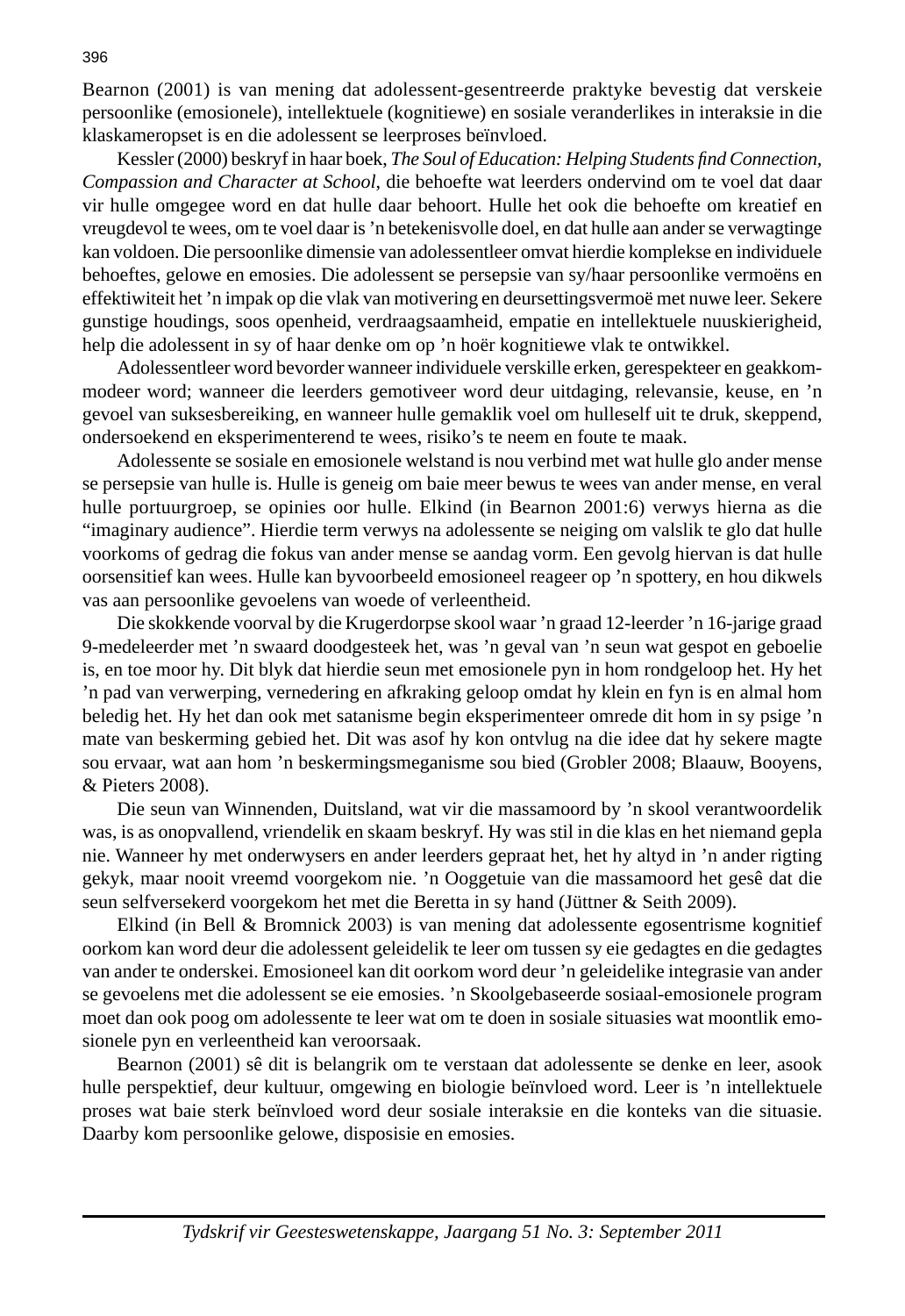## **EMOSIONELE INTELLIGENSIE IN SKOOLVERBAND**

Mayer en Salovey (1997) sien EI as die vermoë om emosie akkuraat waar te neem, te takseer en uit te druk; die vermoë om toegang te hê tot gevoelens en/of gevoelens te genereer wanneer dit denke fasiliteer; die vermoë om emosie en emosionele kennis te verstaan, en die vermoë om emosies te reguleer en emosionele en intellektuele groei te bevorder. Uit hierdie definisie is dit duidelik dat EI kognitiewe sowel as emosionele eienskappe insluit.

 Leerders is deur opvoeding en sosialisering geleer om emosies te onderdruk. Byvoorbeeld: 'n Leerder kom kla oor 'n ander leerder wat sy liniaal gebreek het. Die onderwyser sê byvoorbeeld dan: "Moenie kwaad wees nie, dit was maar net 'n ongeluk." Binne-in die leerder is daar nou verwarring. Sy ware ek sê hy is kwaad, maar die onderwyser se opmerking leer hom om nie sy ware ek te vertrou nie en om dit 'n ander naam te gee.

 Dreyer (2006) maak die bewering dat slegs 2% van die kere wat ons die woorde "irritasie" en "aggressie" sê, dit die regte naam vir die emosie is; 98% van die tyd is daar 'n klomp ander onderliggende emosies wat ons nie 'n naam gegee het nie en ook nie hanteer het nie. Dreyer en Dreyer (2006) noem hierdie onderliggende emosies verleentheidsemosies. Dit is emosies wat ek dink nie by my pas nie en ek ook nie wil hê ander moet van weet nie. Die grootste probleem is dat leerders self nie weet wat hierdie sagte verleentheidsemosies se name is nie. Onderwysers moet hulle help om hierdie sagte emosies te herken en hulle te benoem. Onderwysers moet dus bewus wees daarvan dat elke keer wanneer 'n leerder irritasie of aggressie toon, daar slegs 'n 2%-kans is dat dít die emosie is wat die leerder ervaar. Hulle moet ook besef dat die leerders skaam is oor die verleentheidsemosies wat hulle 98% van die tyd ervaar, en dat as hulle dié emosies teenoor ander mense erken, hulle kwesbaar word. EI-intervensiestrategieë wat die onderwysers in die klaskamer gebruik, kan 'n heel nuwe leerervaring skep om hierdie emosies en die ware ek te ontdek.

#### **Voorspellingswaarde van intelligensie**

Die media maak die publiek soms bewus van intellektueel-begaafde individue wat irrasionele gedrag openbaar. Daar is byvoorbeeld berig dat 'n matrikulant, wat 'n A-kandidaat was, sy onderwyser met 'n mes aangerand het omdat dié slegs 80% aan hom toegeken het vir 'n toets in Natuur- en skeikunde. Dit kan dien as bewys dat persone se emosies soms beheer oor hulle gedrag oorneem ten spyte van hulle groot intellektuele vermoë (Celliers 2004).

 Neurologiese faktore speel 'n rol in feitlik alle menslike gedrag en kan nie uitgeskakel word wanneer emosionele reaksies ter sprake is nie. Dié feit kan die moontlikheid dat EI aangeleer kan word, belemmer. Die vraag ontstaan ook of intervensies geskep kan word wat neurologiese ontwikkeling kan versnel.

 Goleman (1995) is van mening dat mense ook soms radikaal sal optree en selfs moord sal pleeg as hulle 'n sterk emosionele reaksie ervaar. Hy verklaar dit neurologies deur te verduidelik dat boodskappe normaalweg van die oog af na die talamus gaan, en dan na die amigdala en die neurokorteks, wat denke beheer. Die amigdala is met 'n enkele sinaps aan die talamus verbind, en as 'n mens iets waarneem wat 'n sterk emosie in jou opwek, bereik die boodskap die amigdala voor dit die neurokorteks bereik en kan 'n mens dade pleeg waaraan jy normaalweg nie eens sou dink nie. Die emosionele reaksie wat deur die amigdala opgewek word, is selfs hewiger wanneer verskeie stressors kort na mekaar waargeneem word. Gedurende die kinderjare begin senuweepunte van en na die limbiese stelsel, wat die kern van emosionele beheer neurologies bepaal, ontwikkel (Goleman 1995). Die skrywer bewys aan die hand van navorsing deur Kagan dat die invloed van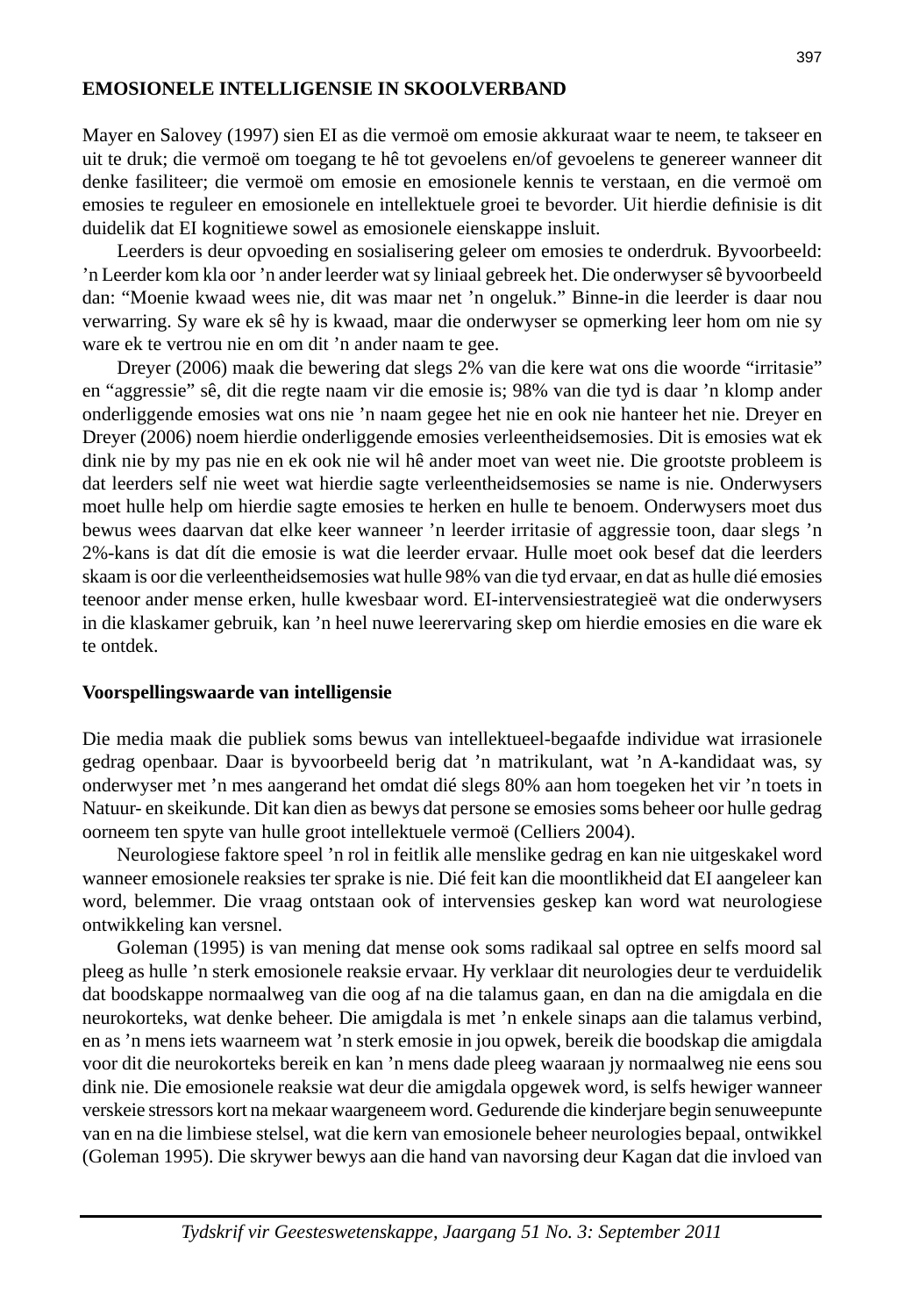die amigdala wel oorwin kan word as 'n kind herhaaldelik die regte voorbeeld van die hantering van emosiewekkende situasies waarneem.

# **Emosionele intelligensie in die klaskamer**

Blom (2000) toon aan dat EI op die potensiaal dui wat die individu het ten opsigte van sekere komponente, wat bestaan uit spesifieke kennis, vermoëns en vaardighede in terme van emosionele aspekte. Daarteenoor toon emosionele vaardigheid op 'n persoon se vermoë om sy/haar kennis, vermoëns en vaardighede in hierdie verband aan te wend. 'n Persoon wat emosioneel vaardig is, het geleer hoe om emosies en emosionele inhoud te gebruik. Dit beteken dan ook dat EI aangeleer kan word, en dat dit nie iets is wat nie kan verander nie.

 Die bestuur van die klaskamerklimaat is moeilik omrede onderwysers sensitief moet wees vir leerders se gedrag en leerders as individue moet verstaan, en hulle eie gedrag daarvolgens moet kan aanpas. 'n Onderwyser se gedragsensitiwiteit kan 'n beduidende verskil aan leerders se lewens maak. As 'n onderwyser 'n atmosfeer van stille vertroue en outoriteit kan skep, sal die stryd ten opsigte van klaskamerbeheer halfpad gewonne wees voor dit begin (Coetzee & Jansen 2007).

Die onderstaande tabel toon die ses vlakke van emosionele vaardigheid in die klaskamer.

| $V$ lak 1:<br>Profiel van die onderwyser se<br>emosionele intelligensie | Kognitiewe gedrag<br>٠<br>Temperament<br>٠<br>Emosionele gedrag<br>٠<br>Passie<br>Entoesiasme<br>Optimisme<br>Sosiale gedrag<br>٠<br>Empatie<br>Respek<br>Sosiaal verantwoordelike gedrag                             |
|-------------------------------------------------------------------------|-----------------------------------------------------------------------------------------------------------------------------------------------------------------------------------------------------------------------|
| $V$ lak 2:<br>Sielkundige veiligheid                                    | Kognitief<br>٠<br><b>Duidelikheid</b><br>Emosioneel<br>٠<br>Veiligheid<br>Praktyke<br>٠<br>Duidelikheid van prosedures<br>Leerderbetrokkenheid<br>Reëls afdwing<br>Leerderverantwoordelikheid<br>Reg en regverdigheid |
| $V$ lak 3:<br>Positiewe selfbeeld                                       | Kognitief<br>٠<br>Positiewe selfbeeld<br>Emosioneel<br>٠<br>Selfvertroue<br>Praktyke<br>$\bullet$<br>Leerder-uniekheid<br>Leerderselfbewustheid<br>Sterk en swak punte<br>Positiewe kwaliteite                        |

**TABEL 2:** Vlakke van emosionele vaardigheid in die klaskamer Aangepas uit Coetzee en Jansen (2007:114)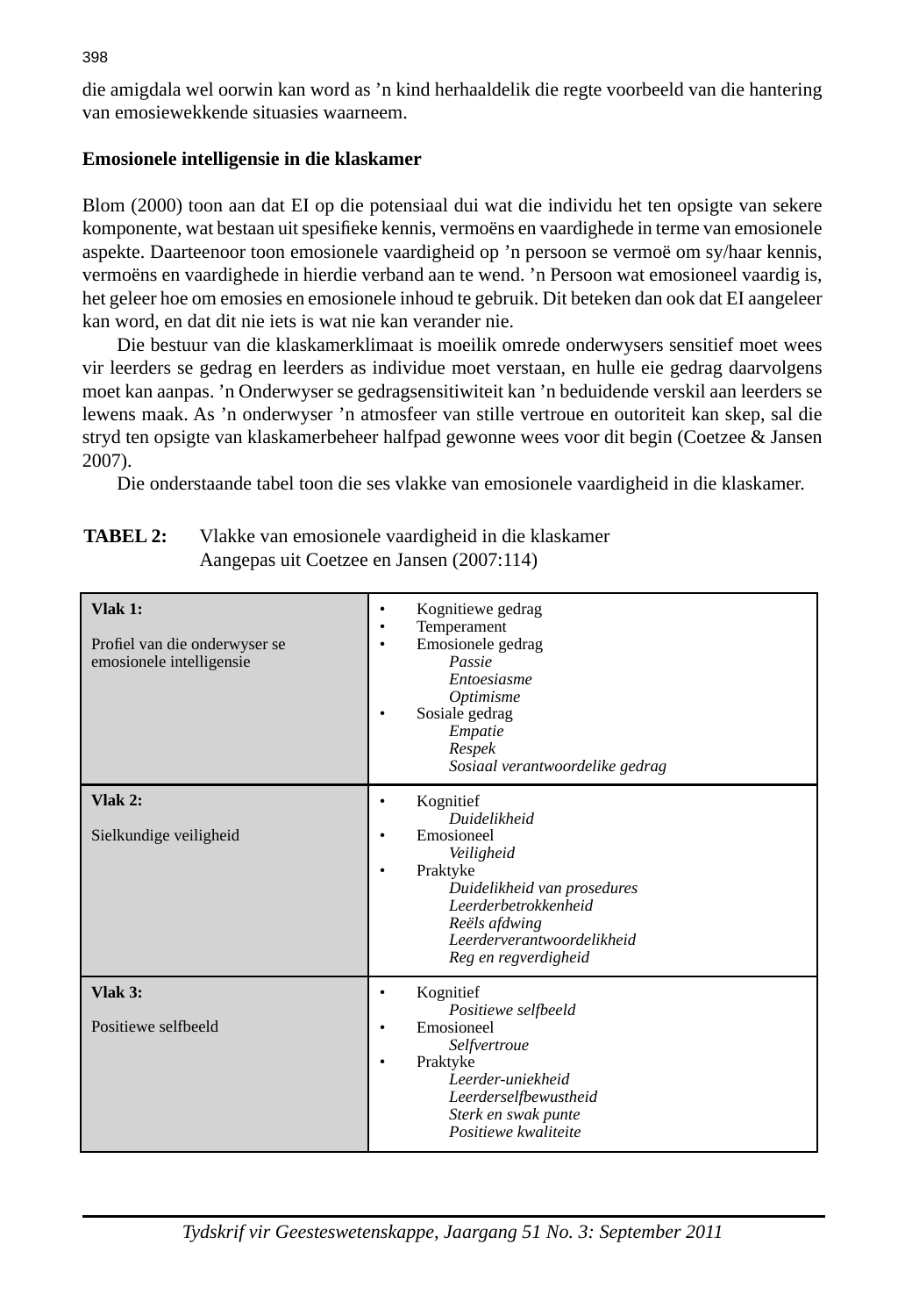| <b>Vlak 4:</b><br>Gevoelens van behoort | Kognitief<br>٠<br>Erkenning<br>Emosioneel<br>٠<br>Aanvaarding<br>Praktyke<br>٠<br><b>Betrokkenheid</b><br>Samewerking<br>Geleenthede<br>Samehorigheid<br>Groeptrots                                           |
|-----------------------------------------|---------------------------------------------------------------------------------------------------------------------------------------------------------------------------------------------------------------|
| Vlak $5:$<br>Doelgerigte gedrag         | Kognitief<br>٠<br>Rigting<br>Emosioneel<br>٠<br><b>Motivering</b><br>Praktyke<br>٠<br>Doelstellings<br><b>Uitdagings</b><br>Ondersteuning/Riglyne<br>Terugvoer                                                |
| Vlak 6:<br>Persoonlike vaardigheid      | Kognitief<br>٠<br>Vermoëns/Selfdoeltreffendheid<br>Emosioneel<br>٠<br>Trots/Entoesiasme<br>Praktyke<br>$\bullet$<br>Opsies/Probleemoplossing<br>Ondersteuning<br>Erkenning<br>Terugvoer<br>Viering van sukses |

Negatiewe omstandighede bring 'n spiraal van negatiewe houdings en gedrag na vore. Die verstaan van gewoontepatrone en die bewustelike ontwikkeling van EI sal onderwysers in staat stel om hierdie negatiewe siklus te verbreek. Die alternatief is dat onderwysers 'n siklus skep wat positiewe leerdergedrag versterk. Onderwysergedrag wat EI weerspieël, bevorder emosionele vaardigheid, wat 'n positiewe houding genereer en leerders motiveer (Coetzee & Jansen 2007).

 Die ses vlakke is onderling verbind en beïnvloed mekaar, dus lei 'n verbetering op een vlak tot 'n verbetering op die ander vlakke. Hierdie navorser se interpretasie is dus dat 'n skoolgebaseerde sosiaal-emosionele intervensieprogram wel as strategie gebruik kan word om geweld en misdaad in skole te voorkom. In die opvolg-artikel word daar aan die hand van aksienavorsing gepoog om skoolbesture en onderwysers bewus te maak van die belangrikheid daarvan om leerders se EI te verhoog, asook daarvan dat hulle met EI-onderrig 'n beduidende verskil aan leerders se gedrag kan maak.

# **SAMEVATTING**

Ten einde skoolbesture in staat te stel om intervensieprogramme teen geweld en misdaad te implementeer, moet lewensvaardigheidsprogramme in skole bevorder word wat sentreer rondom onder meer die ontwikkeling van aanpasbaarheid, inter- en intrapersoonlike vaardighede, hoe om doeltreffend in 'n groep te funksioneer, en vaardighede wat verband hou met die vermoë om ander te beïnvloed, met ander woorde die ontwikkeling van EI. Die sukses van geweld- en misdaadvoorkomingsprogramme kan verhoog word as EI in skole verhoog word.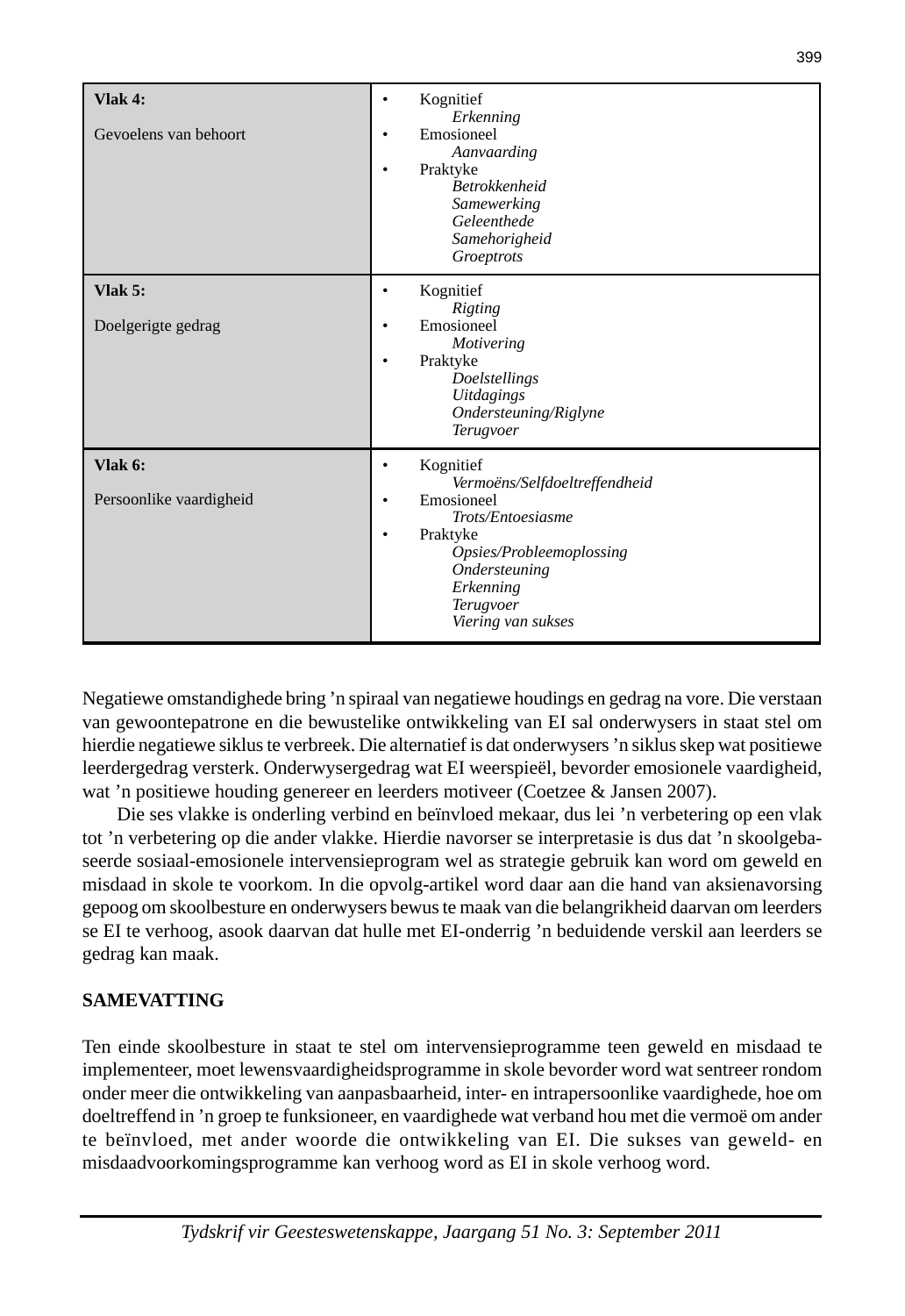In die navorsing is die literatuurkontrole van die studie as problematies beskou. Hoewel geweld en misdaad in skole feitlik weekliks in die nuus is en hierdie onderwerp 'n belangrike punt van bespreking op populêre vlak geword het, wil dit voorkom of akademici nie voldoende aandag hieraan skenk nie, aangesien die mees resente bronne wat hieroor opgespoor kon word, óf voor 2007 verskyn het, óf op die buiteland betrekking het.

 Dit is daarom my oortuiging dat hierdie navorsing 'n basis geskep het waarop verdere navorsing kan voortbou. Aangesien min navorsing oor skoolgeweld en die gebruik van 'n skoolgebaseerde sosiaal-emosionele intervensie gedoen is, is die veld taamlik onontgin en ryp vir verdere navorsing.

 Die doel van hierdie artikel was om riglyne en vereistes vir die gebruik van alternatiewe metodes vir die ontwikkeling van EI vas te stel. Hierdie riglyne en vereistes voorsien die konseptuele raamwerk vir die empiriese ondersoek wat in die opvolg-artikel bespreek word.

#### **BIBLIOGRAFIE**

- Africa, E.K. 2006. Die invloed van 'n intervensieprogram op omkeerbare gesondheidsrisikofaktore by 'n geselekteerde groep adolessente dogters. Doktorale proefskrif. Stellenbosch: Universiteit van Stellenbosch.
- Bagwell, C.L., Coie, J.D., Terry, R.A. & Lochman, J.E. 2000. Peer clique participation and social status in preadolescence*. Merrill-Palmer Quarterly, 45*: 280-305.
- Bearnon, G.W. 2001. *Supporting and Motivating Adolescent Thinking and Learning*. http://www.phschool. com/eteach/professional\_development/adolescent\_thinking\_lear. [Augustus 27, 2008].
- Bell, J.H. & Bromnick, R.D. 2003. The social reality of the imaginary audience: A grounded theory approach – adolescent psychology. *Adolescence*, Summer (2003). http://fi ndarticles.com/p/articles/mi\_m2248/ is\_/ai\_109027875. [Augustus 28, 2008].
- Bisseker, C. 2003. Future Imperfect. *Financial Mail*, September, 11-24.
- Blaauw, D., Booyens, H. & Pieters, M. 2008, 28 Augustus. Gespot, geboelie en toe moor hy. *Huisgenoot*, 10-11.
- Blom, B. 2000. 'n Gestaltspelterapiehulpprogram in maatskaplike werk vir junior primêre skoolkinders se emosionele intelligensie. Doktorale proefskrif. Bloemfontein: Universiteit van die Vrystaat.
- Celliers, J.B. 2004. Die standaardisering van 'n emosionele intelligensiemeetinstrument by kinders*.* Doktorale proefskrif. Bloemfontein: Universiteit van die Vrystaat.
- Center for the Prevention of School Violence. 2002. *Just What is 'School Violence'*? (News Brief). North Carolina: Department of Juvenile Justice and Delinquency Prevention. http://www.cpsv.org. [Julie 25, 2008].
- Coetzee, M. & Jansen, C. 2007. *Emotional Intelligence in the Classroom. The Secret of Happy Teachers*. Cape Town: Juta.
- Coie, J.D. & Dodge, K.A. 1998. The development of aggression and antisocial behavior. In W. Damon (Series Ed.) & N. Eisenberg (Vol. Ed.). *Handbook of Child Psychology* (Vol. 3)*. Social, Emotional and Personality Development* . New York: Wiley, pp.779-862.
- Community Alliance for Safe Schools. 1999. *Protecting your School from Violence and Crime*. (Brochure for principals and school governing bodies). Durban: Independent Projects Trust.
- Constitution of the Republic of South Africa. Act 108 of 1996.
- CPSV kyk onder Center for the Prevention of School Violence.
- Daane, D. 2003. Child and adolescent violence. *Orthopaedic Nursing*, 22(1): 23-31.
- Department of Health. 2003. *The 1st South African National Youth Risk Behaviour Survey 2002*. Cape Town: South African Medical Research Council.
- Dixon, B. & Johns, L.M. 2001. *Gangs, Pagad and the State: Vigilantism and Revenge Violence in the Western Cape*. Violence and Transition Series 2. Cape Town: Centre for Studies in Violence and Reconciliation. DoH – kyk onder Department of Health.
- Dreyer, H. & Dreyer, T. 2006. *Emosionele intelligensie. Verstaan jouself en verbeter jou verhoudings met ander.* http://www.vivre.co.za. [Februarie, 12 2009].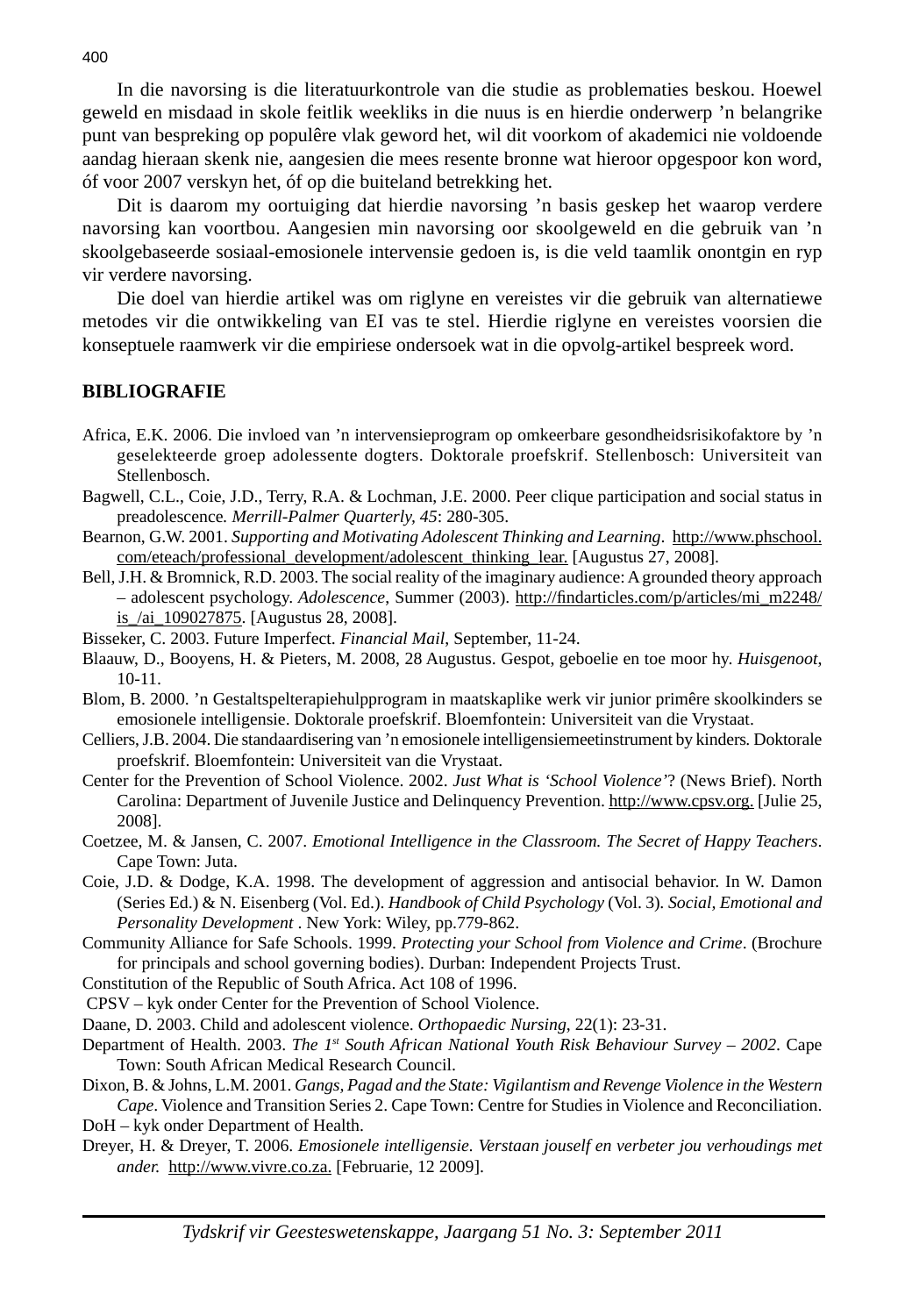- Eisenberg, N., Guthrie, I.K., Murphy, B., Shepard, S., Cumberland, A. & Gustavo, C. 1999. Consistency and development of prosocial dispositions: A longitudinal study. *Child Development*, *70*: 1360-1372.
- Frey, K.S., Nolen, S.B., Van Schoiack-Edstrom, L. & Hirschstein, K.M. 2005. Effects of a school-based social-emotional competence program: Linking children's goals, attributions and behavior. *Applied Developmental Psychology*, *26*: 171-200.
- Garnefski, N. 2005. Specificity of relations between adolescents' cognitive emotion regulation strategies and Internalizing and Externalizing psycopathology. *Journal of Adolescence, 28*: 619-631.
- Glaser, C. 2000. *Bo-Tsotsi: The Youth Gangs of Soweto 1935-1976*. Oxford: James Currey.

Goleman, D. 1995. *Emotional Intelligence: Why It can Matter More than IQ*. New York: Bantam Books.

- Gouws, E., Kruger, N. & Burger, S. 2000. *The Adolescent*. Cape Town: Clyson.
- Grobler, F. 2008, (18 Augustus). Krugersdorp school rocked by 'Satanic' killing. *Mail&Guardianonline*. Beskikbaar by: http://www.mg.co.za/article/2008-08-18-krugersdorp-school-rocked-by-satanic-killing. [Besoek op 26 Augustus 2008].
- Grunbaum, J., Kann, L., Kinchen, S., Ross, J., Hawkins, J., Lowry, K., Harris, W., Mc Manus, T., Chyen, D. & Collins, J. 2004. Youth risk behavior surveillance – US 2003. *Youth Risk*, *53*(SS-1): 95.
- Independent Project Trust (IPT). 2001.*'The fear and Terror We Live in Will Never End': A Prelimary Report on Young People's Experiences of Crime.* Durban: Crime Reduction in School Project. Independent Projects Trust.
- Johnson, D. & Johnson, R. 2001. *Teaching students to be Peacemakers: A Meta-Analysis*. (Reports/Research, 143). Seattle: Educational Research Association.
- Jüttner, J. & Seith, A. 2009 (12 Maart). School massacre in Germany: 'A totally normal teenager'. *Spiegel Online International*. http://www.spiegel.de/international/germany/0,1518,612863,00.html. [April 9, 2009].
- Kaplan, P.S. 2000. *A Child's odyssey*. Australia: Wadsworth.
- Kessler, R. 2000. *The Soul of Education: Helping Students fi nd Connection, Compassion and Character at School*. Colorado: ASCD. http://books.google.co.za/books?hl=en&lr=&id=k51pb- p3Ad0C&oi=fnd& pg=PR2&dq=Kessler+the+soul+of+education&ots=HZRLqADYqd&sig=DfBT5LJtaF1aH\_ UZN4Gu4rD8vZA#PPR15,M1. [April 18, 2008].
- Lane, M., Cunningham, S. & Ellen, J. 2004. The intention of adolescents to carry a knife or gun: A study of low-income African-American adolescents. *Journal of Adolescent Health*, *34*: 72-78.
- Makhwanazi, S. 2008 (22 Februarie). We won't impose school oath. *Cape Times*, 1. http://www.iol.co.za/ index.php?set\_id=1&click\_id=13&art\_id=vn2008022204470269. [Julie 25, 2008].
- Mayer, J.D. & Salovey, P. 1997. What is emotional intelligence? In P. Salovey & D.J. Sluyter (Eds). *Emotional Development and Emotional Intelligence* (4-20). New York: Basic Books.
- News24. 2008 (12 Februarie). School oath: Yes or No? http://www.news24.com/News24v2/Components/ Generic/News24v2. [Julie 25, 2008].
- O'Hanlon, C. 2003. *Educational Inclusion as Action Research*. Glasgow: Bell & Bain.
- Parkes, J. 2007. *The Multiple Meanings of Violence: Children's Talk About Life in a South African Neighborhood*, Vol. 14(4): 401-414*.* Los Angeles, London, New Delhi & Singapore: Sage.
- Prinsloo, E., Vorster, P.J. & Sibaya, P.T. 2001. *Teaching with Confi dence*. Cape Town: Kagiso Tertiary.
- Rotter, J. B. 1966. Generalized expectancies for internal versus external control of reinforcement. *Psychological Monographs*, *80*: 609.
- SAHRC kyk onder South African Human Rights Commission.
- Scheper-Hughes, N. & Bourgois, P. (eds). 2004. *Violence in War and Peace: An Anthology*. Oxford: Blackwell.
- Seedat, S., Nyamai, C., Njenga, F., Vythilingum, B. & Stein, D.J. 2004. 'Trauma Exposure and Post-Traumatic Stress symntoms in Urban African Schools: Survey in Cape Town and Nairobi'. *British Journal of Psychiatry, 184*: 169-175.
- South African Human Rights Commission. 1999. *Racism, 'Racial Integration' and Desegregation in South African Public Secondary Schools*. (Combined report on a study by the SAHRC, February, 1999). http://www.sahrc.org.za/sahrc\_cms/downloads/final\_combined\_school\_racism\_report.pdf. [Augustus] 25, 2008].
- Steenkamp, L. 2008 (31 Augustus). Jong misdadigers het SA in 'n wurggreep. *Rapport*, 13.
- Sukhodolsky, D.G. & Ruchkin, V.V. 2003. Association of Normative Beliefs and Anger With Aggression